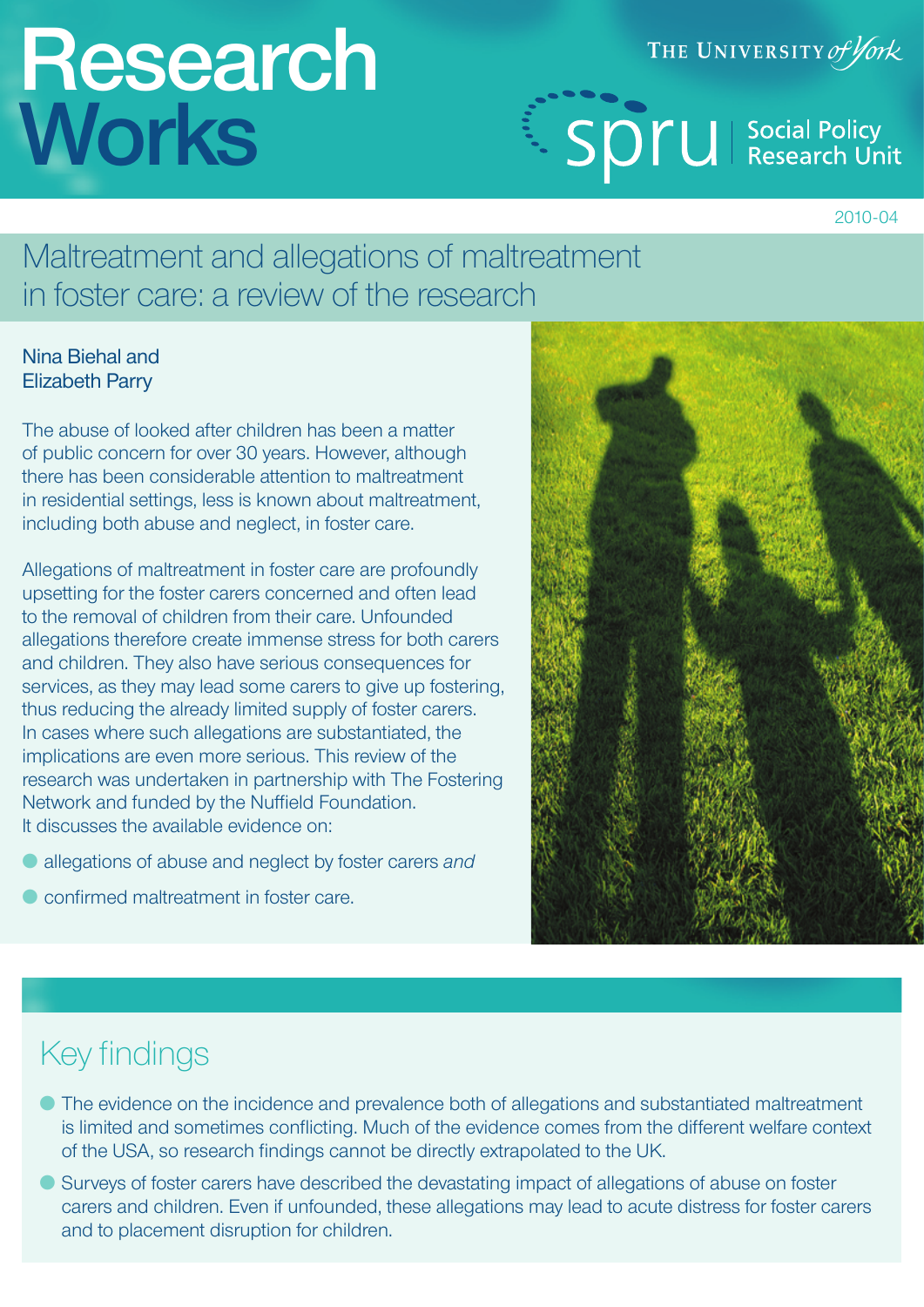- Only two UK studies have reported on the annual incidence of allegations and confirmed maltreatment. These found that 3.5-4 per cent of foster carers were the subject of allegations in a single year and that the proportion of foster families with *substantiated* reports of maltreatment during that year was less than one per cent.
- Just three studies have provided reliable evidence on the prevalence of confirmed maltreatment. An English study reported that three per cent of a sample of fostered children had ever experienced maltreatment in foster care, but studies from the USA and Australia reported that this was the case for 18.5-19 per cent of fostered children.
- Abuse *in* foster care should be distinguished from abuse *by* foster carers. Although studies have found that foster carers were the perpetrators of abuse or neglect in some cases, in others fostered children were abused by their own families during contact visits or by other children in the foster placement. However, the proportion of incidents which involve each type of perpetrator is unclear.
- Thresholds for defining behaviours as abusive appear to be lower for foster carers than for parents. Some studies suggest that maltreatment in foster care is often a question of poor standards of care rather than gross abuse or neglect, but in relation to milder incidents the boundary between the two is often unclear. No evidence is available on the proportion of cases involving more, or less, serious maltreatment.

## **Background**

Since the 1980s the Fostering Network and its predecessor, the National Foster Care Association, have expressed concern about the sensitive issue of allegations of abuse against foster carers. More recently this concern has been shared by government. Both unfounded allegations of maltreatment by foster carers and the related issue of actual maltreatment of children in foster care may have serious consequences for children, carers and services. Yet despite the importance of these issues, there is little awareness in the policy, practice and academic communities of the research evidence available.

This review, conducted in partnership with The Fostering Network, draws together the research evidence that exists both on allegations of abuse and confirmed maltreatment. It considers the implications of this rather limited body of evidence, focusing on studies and official reports published in the UK, North America and Australia.

## **Findings**

#### **The impact of allegations of maltreatment**

Surveys of foster carers in the UK and USA have documented the shock, disbelief, distress, anger and isolation experienced by foster carers accused of maltreatment. These studies have drawn attention to the difficulties faced by foster carers who are the subject of unfounded allegations, the nature of the ensuing investigations and the consequences of these allegations for them and the children they foster. They reported that foster carers accused of abuse were rarely informed of the reason for the investigation, that information was not shared with them and that support was rarely provided to them during the investigation. Children who were the subject of the allegations were often removed once an allegation had been made and sometimes all other children were removed as well. Once removed, they were rarely returned to the placement, even if the allegations were subsequently deemed to be unfounded.

#### **Assessing the extent of the problem**

Variations in study design make it hard to compare the findings of different studies. It is therefore difficult to come to clear conclusions about the extent of the problem.

● Some studies take *foster carers* as the unit of analysis, reporting the total number who experience allegations and, in some cases, the number for whom allegations are substantiated. Others report on the number of *children* found to have experienced maltreatment. In a few other studies, the unit of analysis is incidents of maltreatment, but these studies do not specify how many repeat incidents occur which involve the same children or foster carers.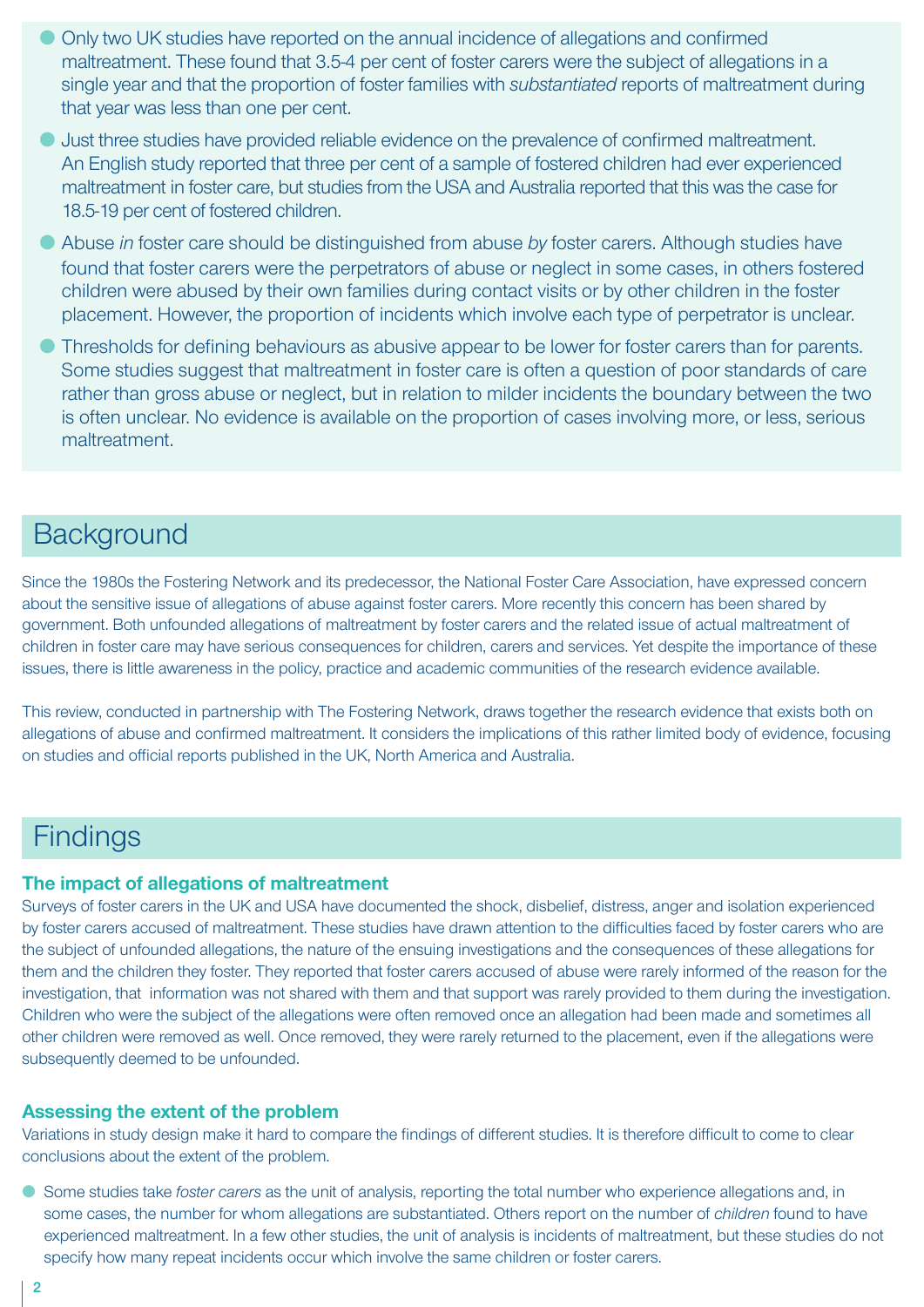● Some studies consider the *prevalence* of allegations or maltreatment, reporting the total number of children or carers who have ever experienced these events, regardless of how long ago they occurred. Other studies examine the *incidence* of these events, reporting the number of cases during a specified time period, usually one year.

#### **The incidence of allegations and of confirmed maltreatment**

Estimates of the *incidence* of allegations in the UK and America indicate that the proportion of foster carers who experience allegations in any one year ranges from 2–15 per cent, which is clearly a very wide range. The only two UK studies which reported on the annual incidence of allegations, both of which were based on agency data on very large samples of foster carers in the mid- to late 1990s, suggest that the rate may be around 3.5–4 per cent.

These two studies indicated that confirmed maltreatment may be a low frequency event, reporting that the proportion of foster families with *substantiated* reports of maltreatment in a single year may be less than one per cent. Estimates of the incidence of substantiated maltreatment from American studies are generally slightly higher, ranging from 0.27–4.4 per cent of foster families, with evidence that these rates vary from year to year, as might be expected. No studies of the incidence of confirmed maltreatment were identified which used children as the unit of analysis.

#### **The prevalence of allegations and of confirmed maltreatment**

The evidence on the *prevalence* of allegations is for the most part unreliable, as most surveys of allegations had low response rates and non-representative samples of foster carers. However, a more broadly-based survey of a sample of 950 English foster carers reported that the 16 per cent of foster carers had experienced allegations at some point during their fostering careers. A study of case records on all 347 children in foster care in one Australian state, which used children as the unit of analysis, found that allegations of maltreatment had been made in relation to 32 per cent of fostered children during the course of their care careers.

The above Australian study reported that maltreatment had been substantiated in relation to 19 per cent of all children in foster care in that state, a rate which is close to the finding of an American study that 18.5 per cent of children in (non-relative) foster care had confirmed reports of maltreatment. As this evidence comes from Australia and the USA, it may not be directly comparable to patterns in the UK. Data collected from social workers in an English study suggested that the prevalence of confirmed maltreatment was much lower, at only three per cent.

#### **Perpetrators of maltreatment**

It is important to distinguish maltreatment in foster care from maltreatment by foster carers. Studies have reported that the perpetrator of abuse or neglect was the foster carer in 44–78 per cent of confirmed cases. In other cases, the children were abused by their own parents (during contact), or by other children in the placement, including their own siblings, other fostered children and older children of foster carers.

#### **The severity of maltreatment**

A number of studies have reported that, in many cases, confirmed maltreatment involves poor standards of care or one-off minor incidents, for example a carer smacking a child, rather than gross maltreatment. They suggest that the majority of cases of maltreatment in foster care may be the result of carers under stress coping poorly with children's emotional and behavioural disturbance. Nevertheless, a minority of cases have been found to concern severe abuse and neglect not associated with poor coping under stress, perpetrated by carers who are clearly unsuited to fostering. However, no studies specify the proportion of more, and less, serious cases.

#### **Thresholds for defining poor standards of care as abusive**

Several studies suggest that many behaviours defined as abusive in foster care would be unlikely to trigger investigations in the children's own families. Agency thresholds for defining inappropriate behaviour as abusive appear to be lower for foster carers than for the children's parents. However, none of these studies indicate the proportion of incidents which involve poor standards of care rather than gross maltreatment. Furthermore, in studies which report confirmed maltreatment definitions of the maltreatment/poor care are rarely provided so it is difficult to know whether different researchers, and agencies, are using the same definitions.